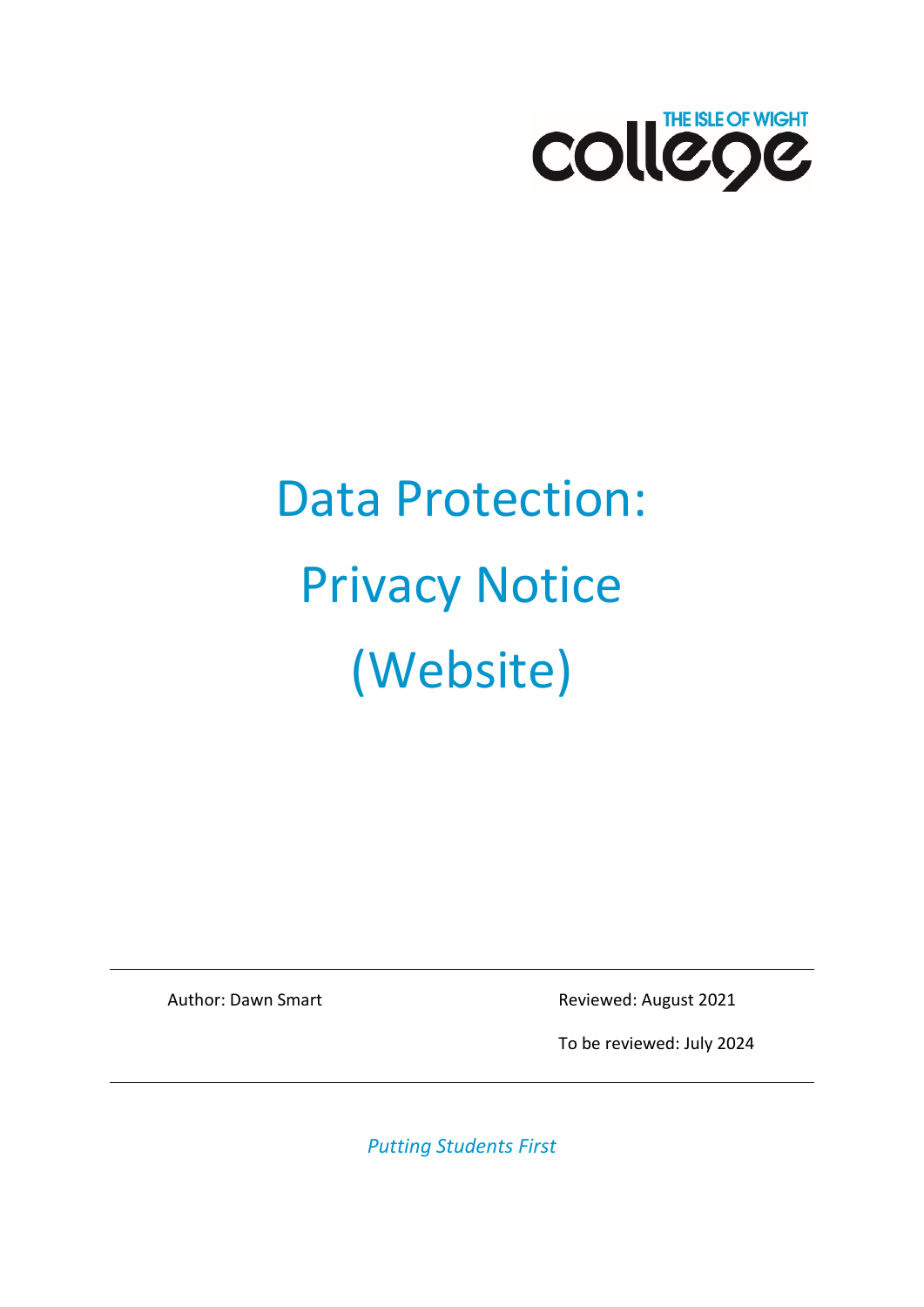# Privacy Policy

#### **At The Isle of Wight College, we are committed to protecting and respecting your privacy.**

This Policy explains when and why we collect personal information about people who visit our website, how we use it, the conditions under which we may disclose it to others and how we keep it secure.

We may change this Policy from time to time so please check this page occasionally to ensure that you're happy with any changes. By using our website, you're agreeing to be bound by this Policy.

Any questions regarding this Policy and our privacy practices should be sent by email to [info@iwcollege.ac.uk](mailto:info@iwcollege.ac.uk) or by writing to The Isle of Wight College, Medina Way, Newport Isle of Wight PO30 5TA. Alternatively, you can telephone 01983 526631.

#### Who are we?

We are The Isle of Wight College, the Isle of Wight's general further and higher education college.

## How do we collect information from you?

We obtain information about you when you use our website, for example, when you contact us about products and services, apply for a course, enrol on a course or register to receive our newsletters.

# What type of information is collected from you?

The personal information we collect when you contact us about products and services might include your name, address, email address, IP address, etc. If you make a purchase online or purchase a product from us, your card information is not held by us, it is collected by our third party payment processors, who specialise in the secure online capture and processing of credit/debit card transactions, as explained below.

# Why do we need this information?

We process personal information for certain legitimate business purposes, which include some or all of the following:

#### **Contract**

We process personal data to fulfil our contractual obligations regarding applications in order to deliver the expected service only.

#### **Legal obligation**

We process personal data (where bound by common law or statutory obligation) regarding enrolments in order to provide mandatory statistics to local body and/or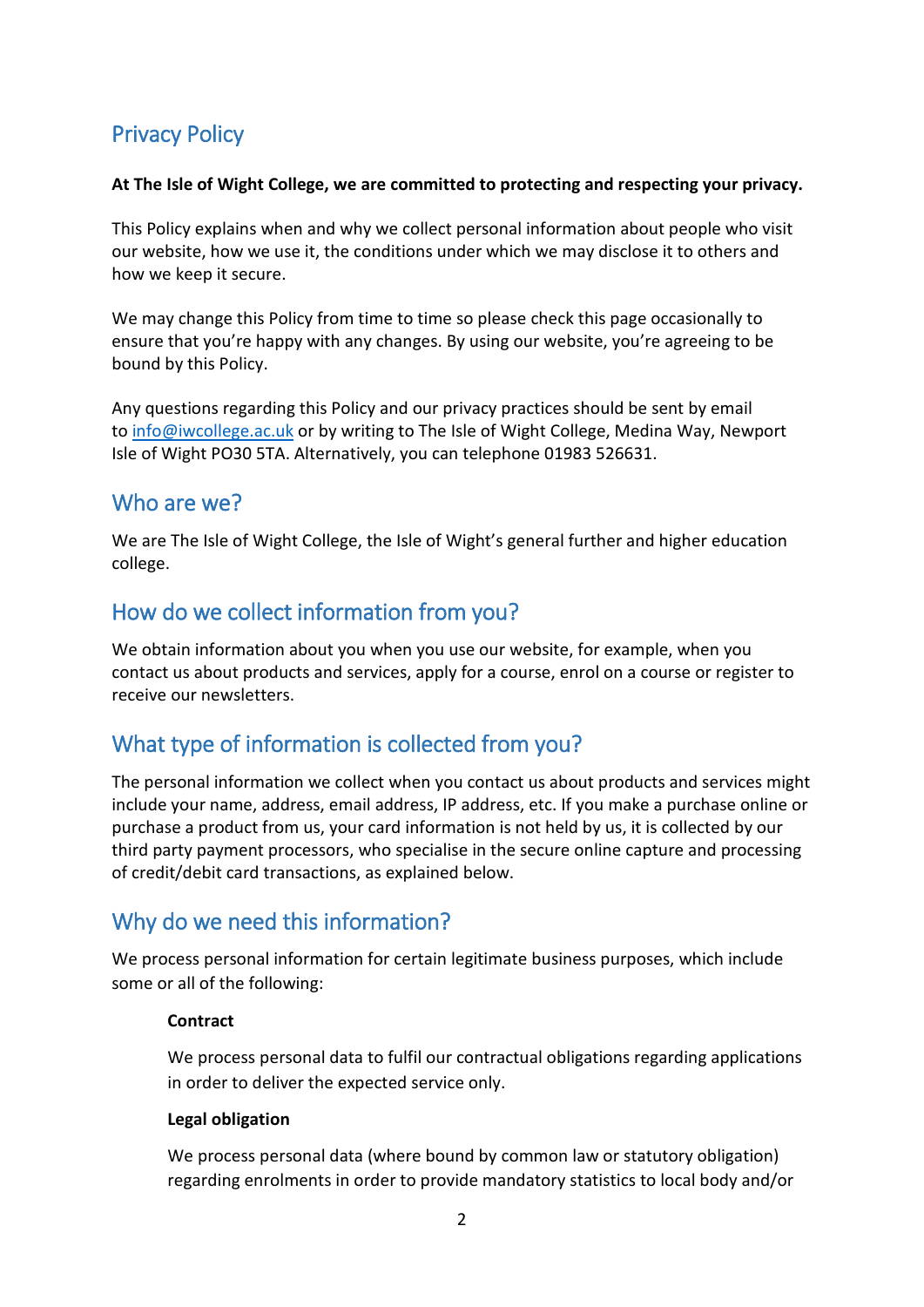central government to comply with our 'specific duties' outlined in the Public Sector Equality Duty, April 2011.

#### **Special category data**

We process 'special category' personal health data regarding enrolments, where it is necessary for the purpose of preventive or occupational medicine, to uphold our duty of care and/or to fulfil our safeguarding obligations.

We process sensitive criminal conviction regarding enrolments, as an organisation authorised by law to providing appropriate safeguards 'special category' data will be shared with third-parties under our legal obligations (such as external DBS/CRB checks) in accordance with Article 10 of the General Data Protection Regulation.

## How is your information used?

We may use your information to:

- meet our legal and statutory duties and responsibilities
- process applications, enrolments and workforce development programmes and contracts
- for our own internal records so that we can provide you with a high quality service
- contact you in response to a specific enquiry
- customise our services so they work better for you
- process a purchase;
- dealing with entries into a competition;
- seek your views or comments on the services we provide;
- notify you of changes to our services;
- send you communications which you have requested and that may be of interest to you.
- process a bursary, or job application.

We review our retention periods for personal information on a regular basis. We are legally required to hold some types of information to fulfil our statutory obligations. We will hold your personal information on our systems for as long as is necessary for the relevant activity, or as long as is set out in any relevant contract you hold with us.

#### Who has access to your information?

We will not sell or rent your information to third parties.

We will not share your information with third parties for marketing purposes.

We are legally required to share some types of information to government appointed bodies to fulfil our statutory obligations (such as the Education Skills Funding Agency, the Department of Education and auditors

**Third Party Service Providers working on our behalf:** We may pass your information to our third party service providers, agents subcontractors and other associated organisations for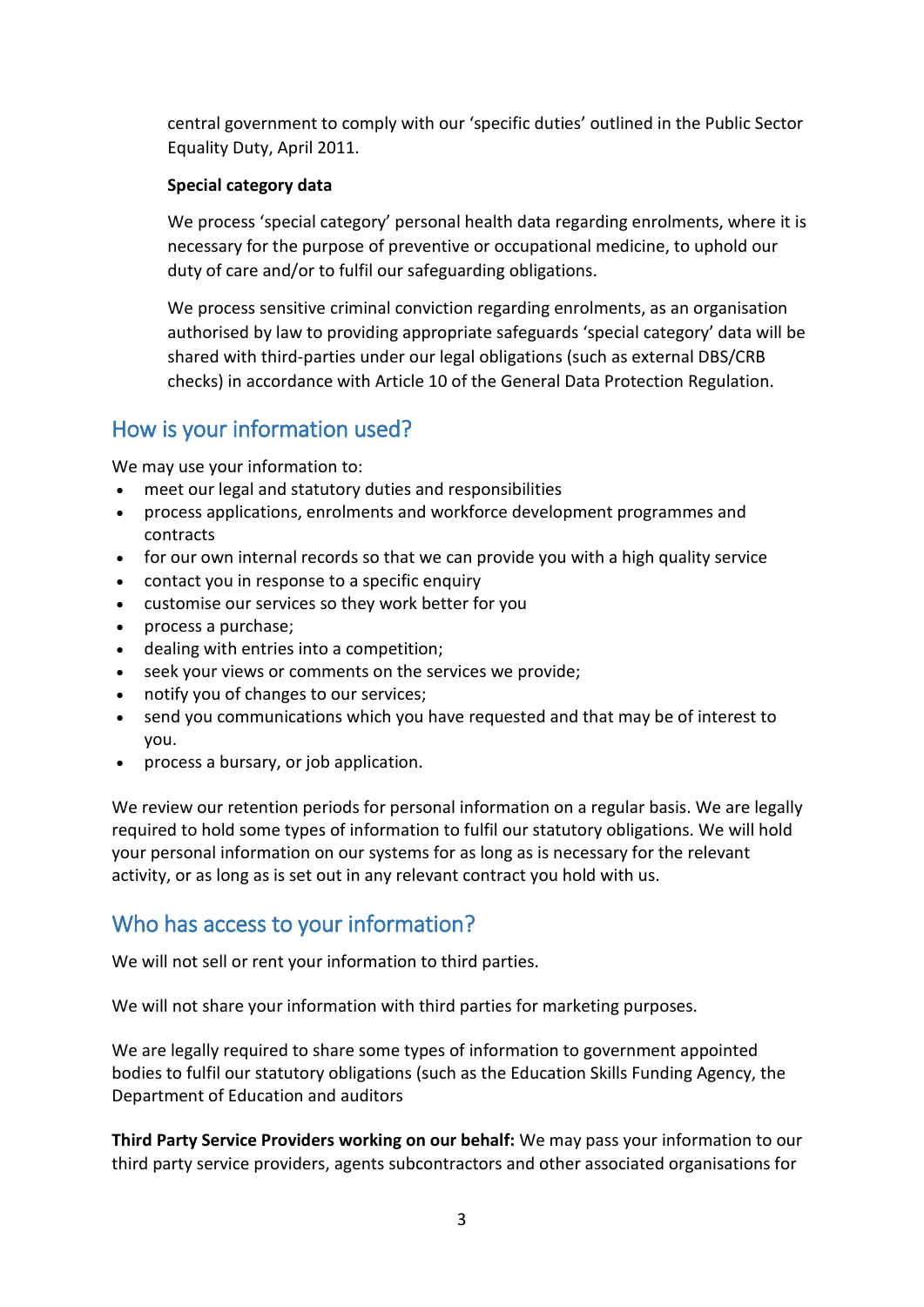the purposes of completing tasks and providing services to you on our behalf (for example to process enrolments and send you mailings). However, when we use third party service providers, we disclose only the personal information that is necessary to deliver the service and we have a contract in place that requires them to keep your information secure and not to use it for their own direct marketing purposes. Please be reassured that we will not release your information to third parties beyond the College for them to use for their own direct marketing purposes, unless you have requested us to do so, or we are required to do so by law, for example, by a court order or for the purposes of prevention of fraud or other crime.

If, as part of the entry requirements for your course or if you are applying for a job with The Isle of Wight College, we need to take up a reference or obtain 'disclosure' from the Disclosure and Barring Service we will inform you beforehand.

### Your choices

You have a choice about whether or not you wish to receive information from us. If you do not want to receive direct marketing communications from us and our exciting products and services, then you can select your choices by ticking the relevant boxes situated on the form on which we collect your information.

We will not contact you for marketing purposes by email, phone or text message unless you have given your prior consent. We will not contact you for marketing purposes by post if you have indicated that you do not wish to be contacted. You can change your marketing preferences at any time by contacting us by email: [info@iwcollege.ac.uk](mailto:info@iwcollege.ac.uk) or telephone on 01983 526631.

## How you can access and update your information

The accuracy of your information is important to us. We're working on ways to make it easier for you to review and correct the information that we hold about you. In the meantime, if you change email address, or any of the other information we hold is inaccurate or out of date, please email us at: [info@iwcollege.ac.uk,](mailto:info@iwcollege.ac.uk) or write to us at: The Isle of Wight College, Medina Way, Newport, Isle of Wight PO30 5TA.

You have the right to ask for a copy of the information The Isle of Wight College holds about you (we may make a charge for information requests) to cover our costs in providing you with details of the information we hold about you.

# Security precautions in place to protect the loss, misuse or alteration of your information

When you give us personal information, we take steps to ensure that it's treated securely. Any sensitive information (such as personal information, credit/debit card details) is encrypted and protected with 128 Bit encryption on SSL.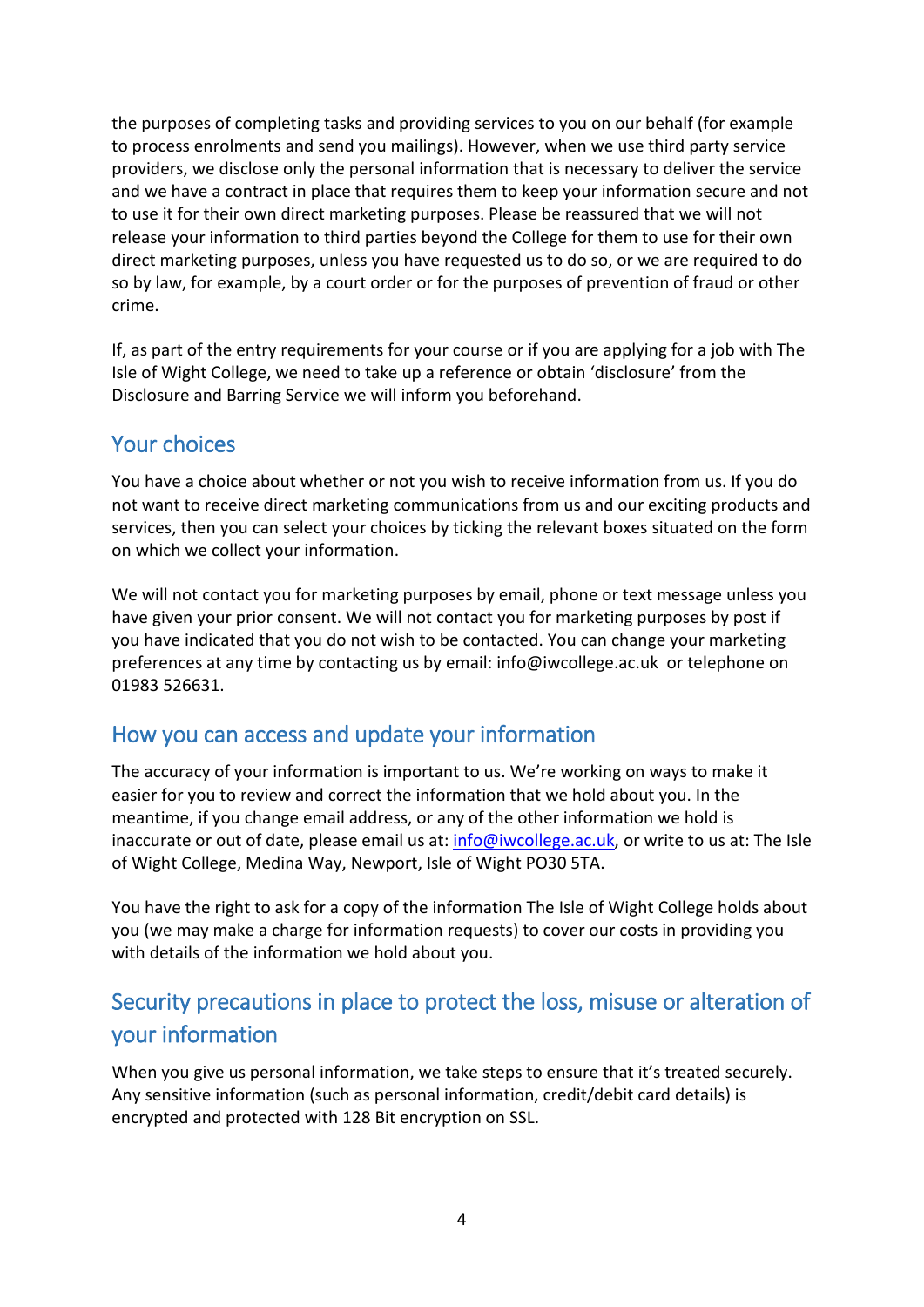If you request information from us by letter, telephone, email, submitting an enquiry card or from a sales appointment, we will make a record of that enquiry and will use the information you give us to provide you with a response. We will only use the information for these purposes and to provide a follow up service to ensure that we provided you with what you asked for. You are able to request that we stop contacting you at any time.

Any emails sent to us, including attachments, may be monitored. Please be aware that you have a responsibility to ensure that any email you send us is in the bounds of the law.

## Use of 'cookies'

Like many other websites, The Isle of Wight College website uses cookies. 'Cookies' are small pieces of information sent by an organisation to your computer and stored on your hard drive to allow that website to recognise you when you visit. They collect statistical data about your browsing actions and patterns and do not identify you as an individual. For example, we use cookies to store your country preference. This helps us to improve our website and deliver a better more personalised service.

It is possible to switch off cookies by setting your browser preferences. [Click here](https://support.google.com/accounts/answer/61416?hl=en&co=GENIE.Platform%3DDesktop) for more information on how to switch off cookies on your computer. Turning cookies off may result in a loss of functionality when using our website.

### Links to other websites

Our website may contain links to other websites run by other organisations. This privacy policy applies only to our website, so we encourage you to read the privacy statements on the other websites you visit. We cannot be responsible for the privacy policies and practices of other sites even if you access them using links from our website.

In addition, if you linked to our website from a third party site, we cannot be responsible for the privacy policies and practices of the owners and operators of that third party site and recommend that you check the policy of that third party site.

# 16 or Under

We are concerned to protect the privacy of children aged 16 or under. If you are aged 16 or under, please get your parent/guardian's permission beforehand whenever you provide us with personal information.

# Transferring your information outside of Europe

As part of the services offered to you through this website, the information which you provide to us may be transferred to countries outside the European Union ("EU"). By way of example, this may happen if any of our servers are from time to time located in a country outside of the EU. These countries may not have similar data protection laws to the UK. By submitting your personal data, you're agreeing to this transfer, storing or processing. If we transfer your information outside of the EU in this way, we will take steps to ensure that